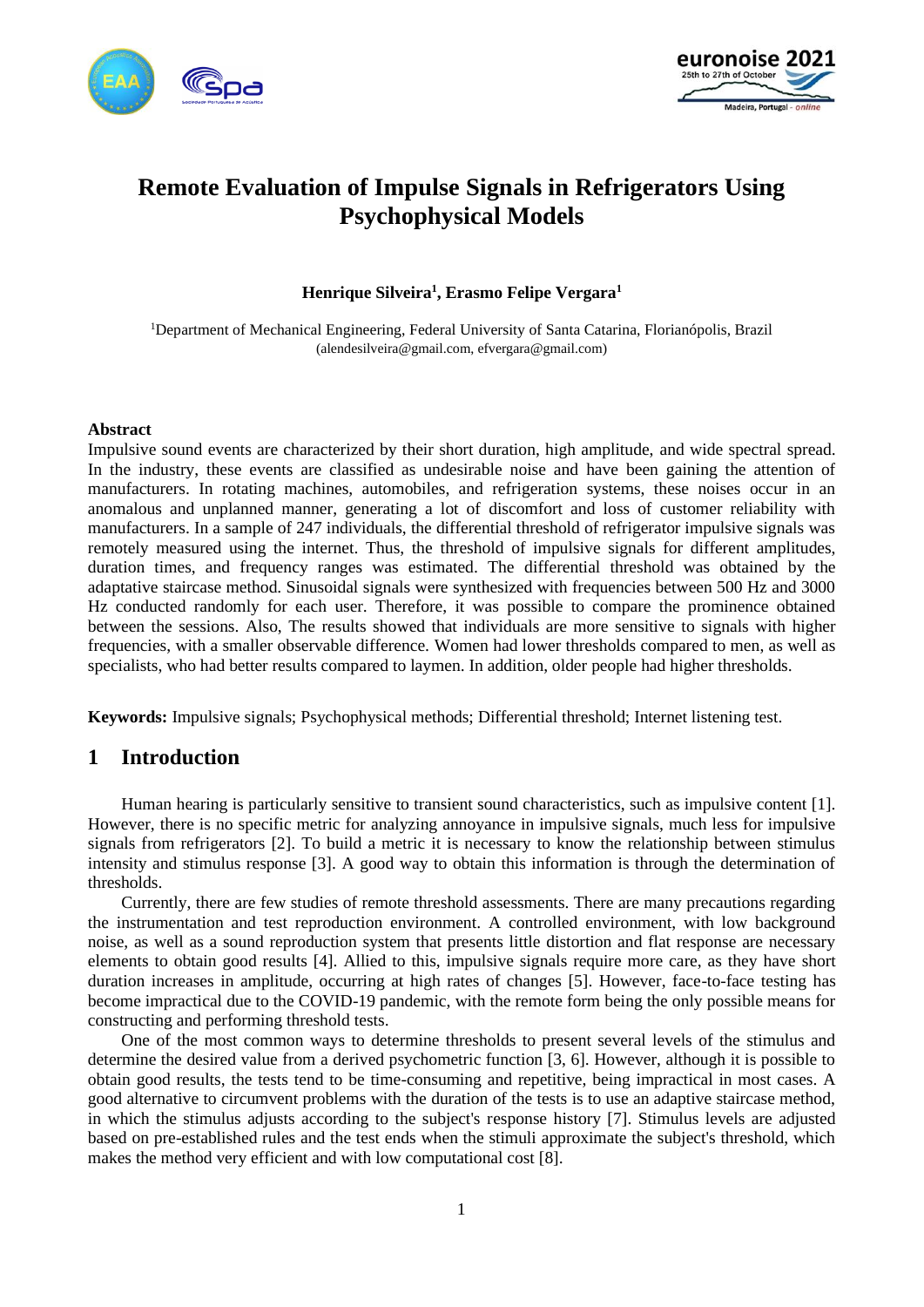

## **2 Experimental Methodology**

#### **2.1 Signals, Recording and Processing**

Refrigerators operating in steady-state and transient regimes were recorded in a semi-anechoic camera with the aid of an artificial head (HATS) positioned 1.60 meters from the floor and 1 meter away from the refrigerator, as shown in Figure 1. The acquired signals were filtered and subsequently divided into two categories: reference signals and masking signals. For the reference signals, impulsive noises typical of refrigerators were recorded. Masking signals were obtained by recording the refrigerator in steady state.



Figure 1 – Measurement setup used in recording reference signals and masking signals.

The reference signals were recorded for 3 seconds. However, the duration of the impulsive noise was approximately 135 milliseconds. After acquisition, the signals were filtered with second order filters (bandpass) tuned to frequencies of 500 Hz, 1000 Hz and 3000 Hz, equivalent to the critical bands of 5, 9 and 16, respectively. Finally, zero padding was applied in the intervals that precede and follow the impulsive noise. Processing and reference signals are shown in Figures 2 and 3, respectively.



Figure 2 – Signal processing used for reference signals.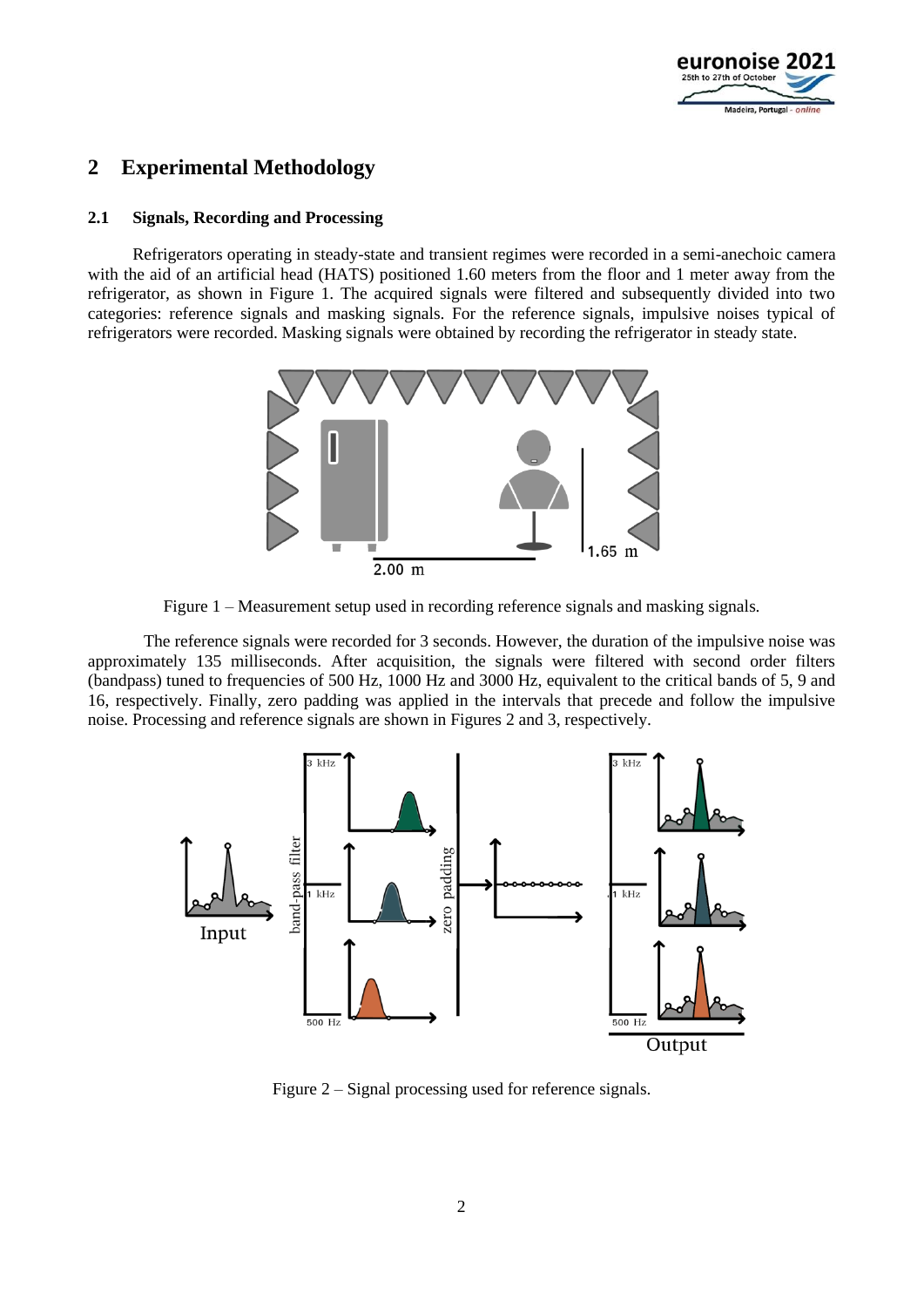



Figure 3 – Reference signals filtered with bandpass filters tuned to the central frequencies of 500 Hz, 1000 Hz and 3000 Hz.

The refrigerator in a permanent state was recorded and the acquired signal was used as a masking signal in the subjective test. Combination between each reference signal and compressor noise represented a session in the remote test.



Figure 4 – Masking signal from the recording of a permanent refrigerator.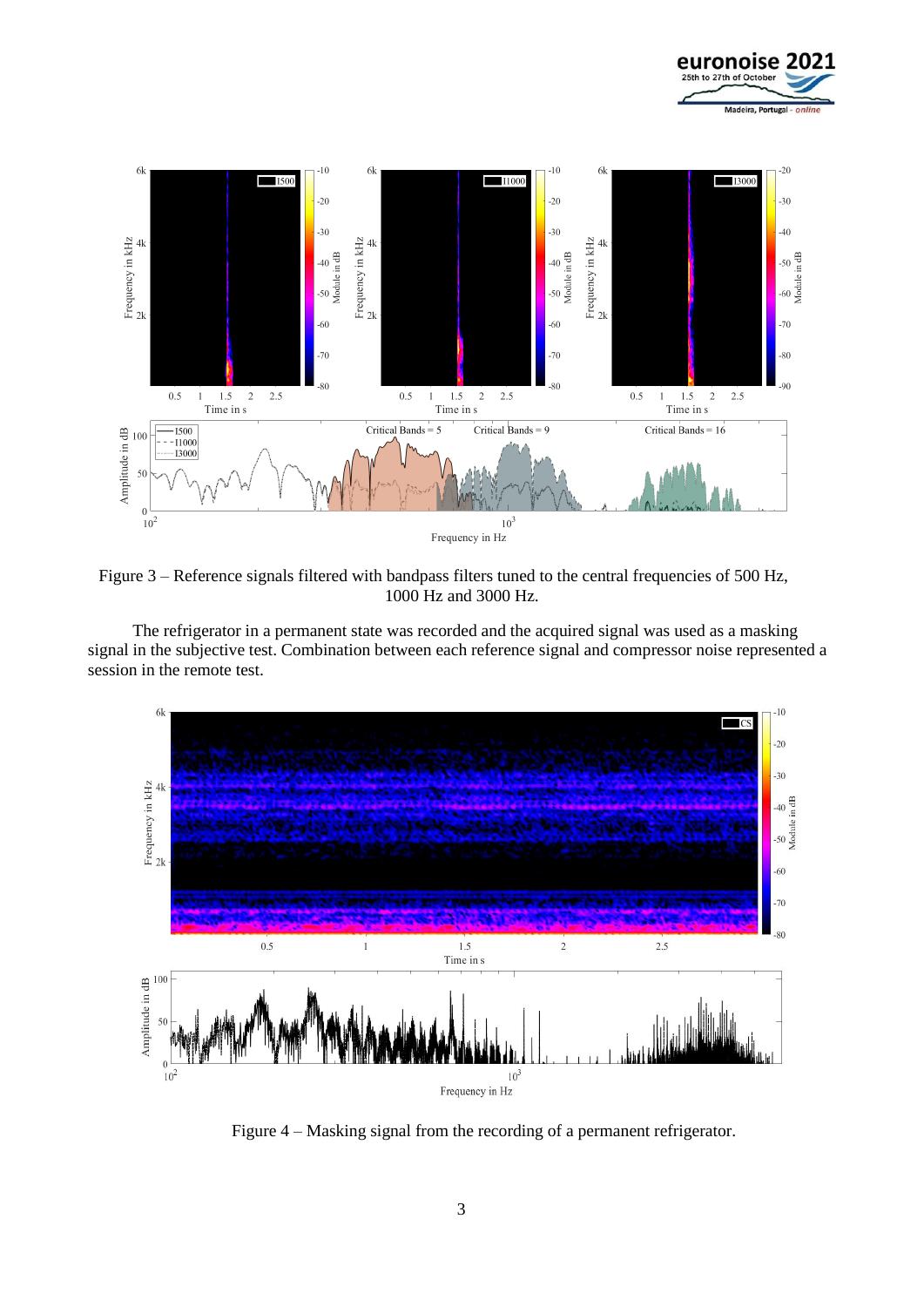

Like the reference signal, the masking signal was recorded for 3 seconds in a semi-anechoic chamber. However, for this case, no processing was done on the signal. The masking signal is seen in Figure 4.

#### **2.2 Remote Test**

One of the great challenges of this work was to accurately obtain the differential threshold of impulsive signals for different frequencies. Remotely and asynchronously, the researcher has no control over the test, and there is not possible to know if the user has understood the test instructions. The advantages offered by an online platform are the practicality in applying the test and the sample space, which tends to be larger than a face-to-face test. The remote trial was proposed as a way to perform a psychophysical test during the COVID-19 pandemic. The test was conducted asynchronously.

#### **2.2.1 Development of an Online Platform**

To create a virtual environment a digital web browser platform was used. The structuring of the page was done using *Html* and *Css* as programming languages, while *JavaScript* was used for the front end, being incorporated in the steps of convergence of responses, and processing of impulsive signals. To send data to the server the language adopted was *Php*.

First, a registration area was developed, where it was possible to obtain some user data, such as name, age, gender, and whether respondents have some knowledge in acoustics. In this way, it was possible to stratify the sample. After the registration area, the user was forwarded to a "welcome" page, where some instructions were passed. The instructions were divided into two groups: instructions for performing the test, and instructions for the test interface. To perform the test, the instructions guided the user to go to a quiet environment, use headphones and avoid interrupting the test once it started. The interface instructions gave guidelines on how the interface worked, informing about the sounds and functionality of each button. Finally, the user was guided to the test area, where the reference sound signals and the mask signal were presented.

#### **2.2.2 Design of Subjective Evaluation Experiment**

For each user, the order of presentation of the reference signals was random, and the reproduction occurred simultaneously with the masking signal. The amplitude of the reference signal was randomly assigned at the beginning of the test and changed depending on the user's response to the question "Did you hear the reference signal?". For positive responses, the amplitude of the reference signal was divided in half, on the other hand, for negative responses, the amplitude of the reference signal was doubled. For both responses chosen by the subjects, the amplitude of the masking signal remained constant. The convergence criterion adopted was associated with the amplitude history of each session, so that the test ends, the mean between the amplitude values must be smaller than the difference between the two last obtained values [9]. The interface used in the test and the flowchart applied to determine the differential threshold are shown in Figure 5. The average time for users to end each session was approximately 5 minutes, totaling 15 minutes of testing for all sessions (500 Hz, 1000 Hz and 3000 Hz).

#### **2.3 Participants**

The sample consisted of men and women aged between 13 and 64 years, totaling 247 people. From the total sample 83 (33.6%) outliers were removed from the sample from the detection of elements with values that is more than three scaled median absolute deviations (MAD) [10]. The subjects' mean age was 34.2 years. The sample was divided between laypersons and experts by a dichotomous question "Do you have knowledge in Acoustics?" 57 (30%) of the participants scored positively for knowledge and acoustics. Unfortunately, it was not possible to perform audiometric tests on the sample because the test is exclusively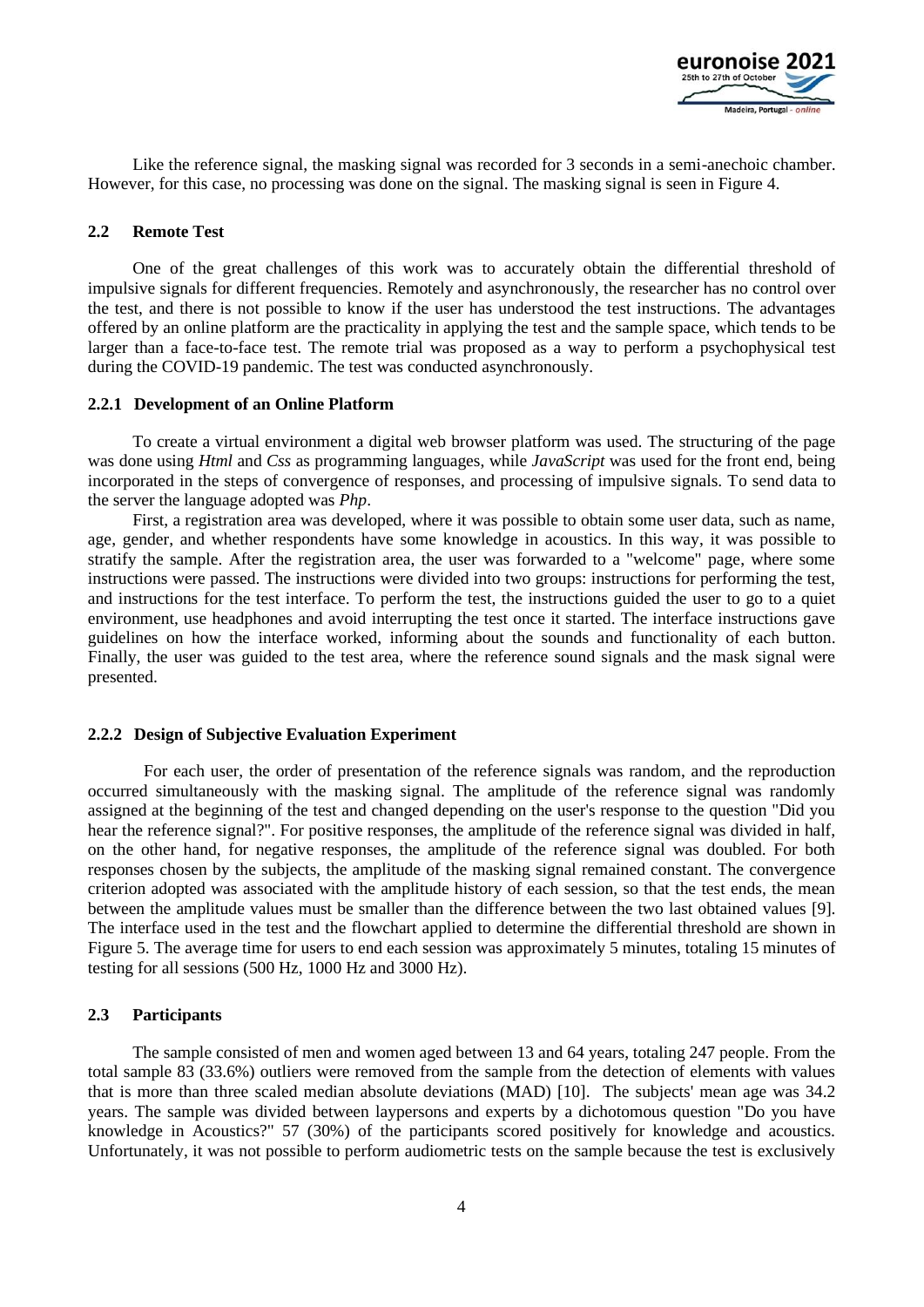

remote. Those data would be very relevant for assessing the hearing health of the sample members. Furthermore, it could be used to help detect outliers.



Figure 5 – The interface used in the test and the flowchart applied to determine the threshold.

## **3 Results**

The tests results were used to obtain the impulse signals hearing thresholds for different frequency ranges. The data refer to tests carried out between March and May 2021. Values were analyzed globally (see Figure 6) and stratified, considering the division of the sample by gender, age and knowledge in acoustics (see Table 1). The results show that both globally and stratified, the values obtained for the thresholds depend on the central frequency of the filter. Impulsive signals with energy concentrated at low frequencies showed higher hearing thresholds, while impulsive signals with energy concentrated at higher frequencies showed lower hearing thresholds. Furthermore, the confidence intervals for impulsive signals filtered with lower frequencies were higher compared to those filtered with high frequencies, that is, there was more dispersion of data with tests with impulsive signals of low frequencies.

Data dispersion was analyzed in each trial number in all sessions (see Figure 7). As well as the results of global threshold values, the confidence interval was greater for signals with energy concentrated in low frequencies compared to signals with energy in high frequencies. The signal with the central band of the filter tuned at 1000 Hz reached the lowest number trial, indicating that the test converged faster than the other sessions.

The general sample, counting only valid subjects (excluding outiliers), was composed of 190 people, being 136 (71.58%) men and 54 (28.42%) women. As for age, 95 (50.0%) of the individuals were in the range of 20 - 30 years, while the range of  $60 - 70$  years had only 3 (1.58%) individuals. In addition, 57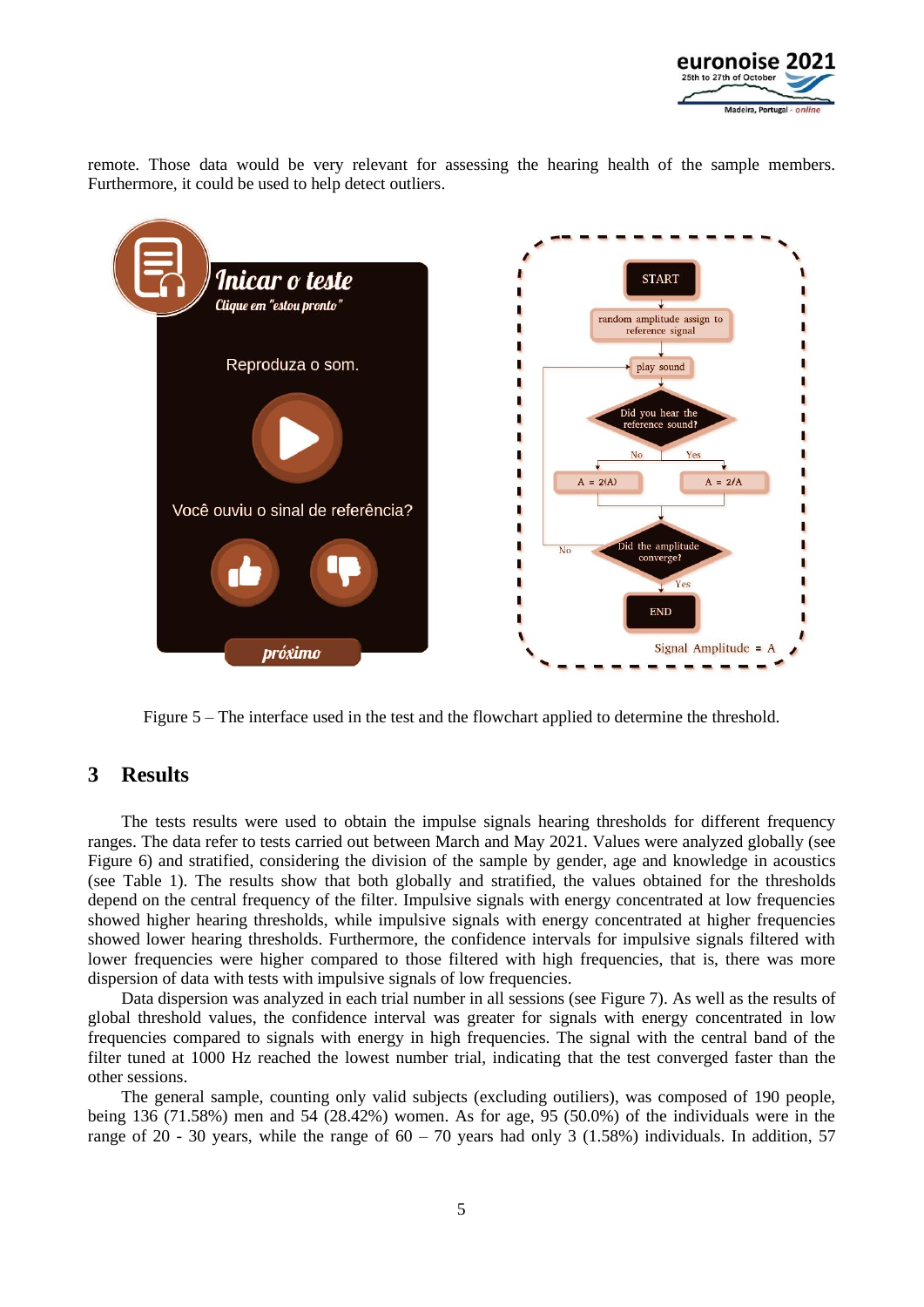

(30.00%) people were counted as specialists, against 133 (70.00%) who were dominated by inexpedient people.



Figure 6 – Global thresholds obtained for the signals filtered with bandpass filters tuned to the central frequencies of 500 Hz, 1000 Hz and 3000 Hz.



Figure 7 – Data dispersion in each session trial number

Among the stratified results (seen in Table 1), the threshold values obtained according to gender stand out, where it was observed that, in general, women had lower thresholds compared to men, except for the central band of 3000 Hz, which values were pretty much the same. Analyzing the data by age, it was found that ranges between 50-60 years and 60-70 years reached higher thresholds than other age groups. As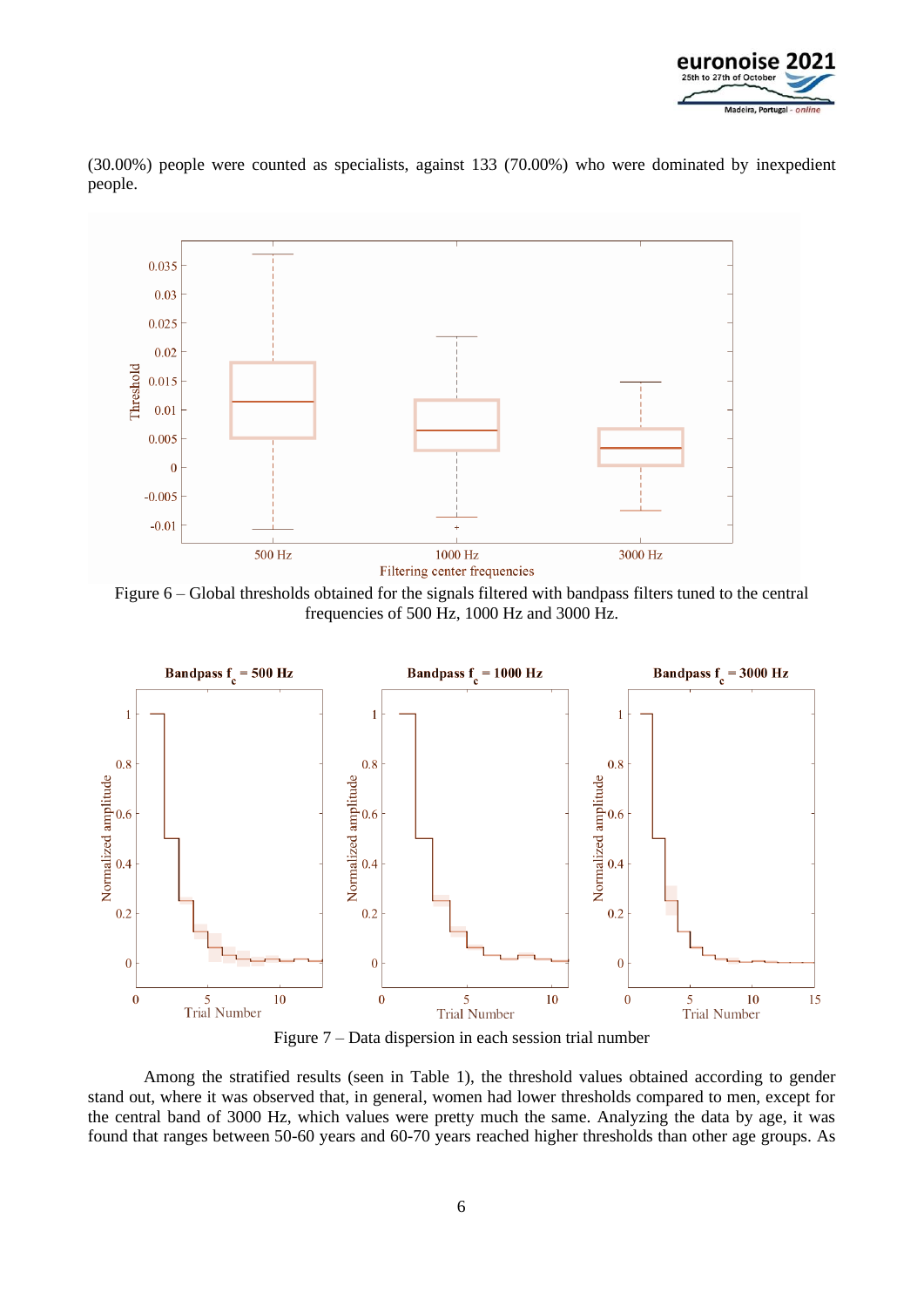

for knowledge in acoustics, specialists obtained better results with lower thresholds compared to results obtained by laypersons.

## **4 Conclusions**

The characterization of impulsive signals is a task that involves knowing the frequency ranges that the signals cause the greatest sensitivities for people. Furthermore, specifically for refrigerators, this classification can be of great help in the manufacture of products that cause less discomfort for the consumer.

The results obtained showed that, in general, the impulsive signals with energy at low frequencies had the lowest thresholds compared to the signals with energy at higher frequencies. Women had lower thresholds compared to men, as well as specialists, who had better results compared to laymen. In addition, older people had higher thresholds.

The digital platform showed good results in subjective tests. Greater data dispersion was expected, as it was not possible to follow most tests. This shows that the instructions passed at the beginning of the test were effective. The applied methodology is practical and managed to achieve a relatively large sample space, given the time that the data were computed, which indicates be an effective tool for applications in sound quality. Moreover, in more favorable situations the execution of in-person tests, it is expected to compare the results obtained remotely and in-person form.

### **Acknowledgements**

This work was carried out with the support of the Brazilian National Council for Scientific and Technological Development (CNPq) of Brazil.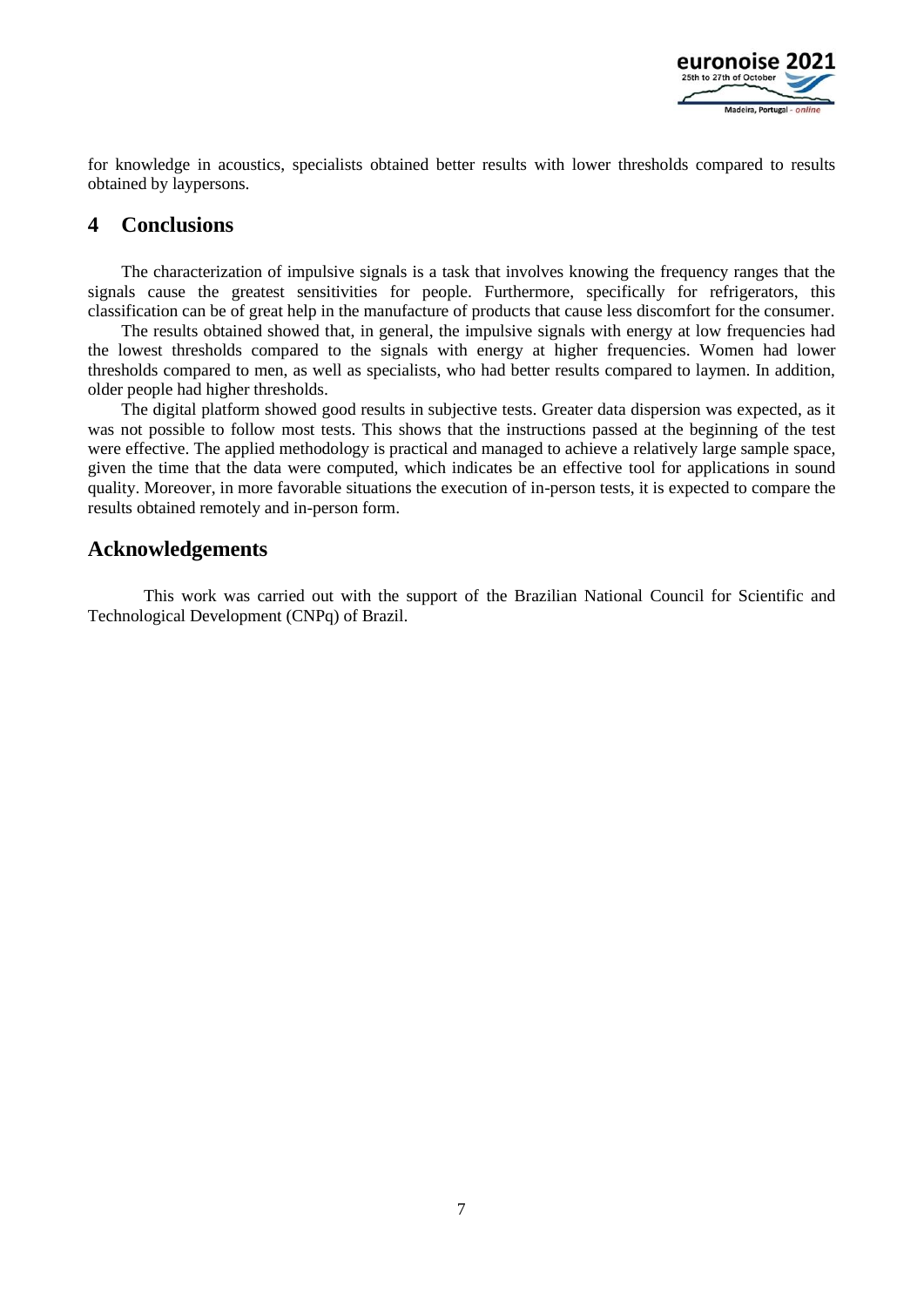



| Sociodemographic<br>variables | Sample size<br>$(\%)$ | Threshold (Mean $\pm$ CI 95)<br><b>Filtering center frequency</b> |                         |                         |
|-------------------------------|-----------------------|-------------------------------------------------------------------|-------------------------|-------------------------|
|                               |                       | 500 Hz                                                            | 1000 Hz                 | 3000 Hz                 |
| <b>Gender</b>                 |                       |                                                                   |                         |                         |
| Male                          | 136 (71.58)           | $0.012350 \pm 0.001613$                                           | $0.007180 \pm 0.001131$ | $0.0035 \pm 0.000758$   |
| Female                        | 54 (28.42)            | $0.009124 \pm 0.003025$                                           | $0.008009 \pm 0.01832$  | $0.003738 \pm 001873$   |
| Age                           |                       |                                                                   |                         |                         |
| $10 - 20$                     | 15(7.90)              | $0.011065 \pm 0.004509$                                           | $0.006555 \pm 0.003006$ | $0.005597 \pm 0.002010$ |
| $20 - 30$                     | 95 (50.00)            | $0.012507 \pm 0.001901$                                           | $0.006689 \pm 0.001344$ | $0.003249 \pm 0.000935$ |
| $30 - 40$                     | 43(22.63)             | $0.009668 \pm 0.002702$                                           | $0.007837 \pm 0.001632$ | $0.003769 \pm 0.001655$ |
| $40 - 50$                     | 16(8.42)              | $0.012805 \pm 0.005043$                                           | $0.006526 \pm 0.003920$ | $0.003759 \pm 0.001559$ |
| $50 - 60$                     | 8 (4.21)              | $0.012863 \pm 0.004469$                                           | $0.006641 \pm 0.004241$ | $0.004014 \pm 0.003012$ |
| $60 - 70$                     | 3(1.58)               | $0.014217 \pm 0.012521$                                           | $0.010364 \pm 0.009653$ | $0.009361 \pm 0.00430$  |
| Knowledge in                  |                       |                                                                   |                         |                         |
| <b>acoustics</b>              |                       |                                                                   |                         |                         |
| Layperson                     | 133 (70.00)           | $0.012018 \pm 0.002381$                                           | $0.007320 \pm 0.001696$ | $0.002406 \pm 0.001175$ |
| <b>Experts</b>                | 57 (30.00)            | $0.010874 \pm 0.001619$                                           | $0.007149 \pm 0.001156$ | $0.003472 \pm 0.00756$  |
| <b>Total</b>                  | 190 (100.00)          | $0.011564 \pm 0.001349$                                           | $0.007287 \pm 0.00093$  | $0.00356 \pm 0.00067$   |

## Table 1 – Stratified thresholds